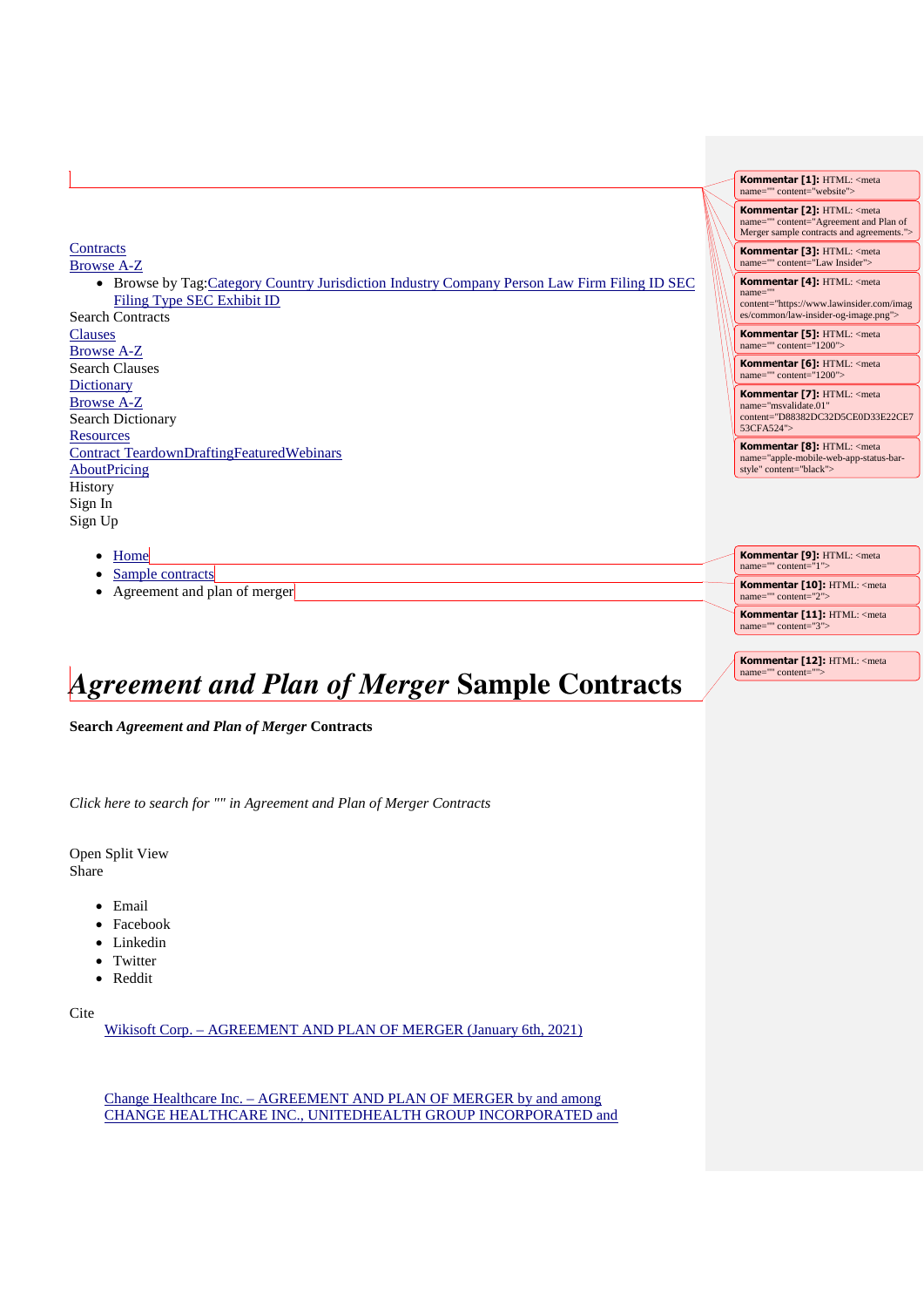#### CAMBRIDGE MERGER SUB INC. Dated as of January 5, 2021 (January 6th, 2021)

This AGREEMENT AND PLAN OF MERGER (this "Agreement"), dated as of January 5, 2021, is entered into by and among CHANGE HEALTHCARE INC., a Delaware corporation (the "Company"), UNITEDHEALTH GROUP INCORPORATED, a Delaware corporation ("Parent"), and CAMBRIDGE MERGER SUB INC., a Delaware corporation and Wholly Owned Subsidiary of Parent ("Merger Sub" and, together with the Company and Parent, the "Parties").

Teledyne Technologies Inc – AGREEMENT AND PLAN OF MERGER by and among TELEDYNE TECHNOLOGIES INCORPORATED, FIREWORK MERGER SUB I, INC., FIREWORK MERGER SUB II, LLC and FLIR SYSTEMS, INC. Dated as of January 4, 2021 (January 6th, 2021)

This AGREEMENT AND PLAN OF MERGER, dated as of January 4, 2021 (this "Agreement"), is by and among TELEDYNE TECHNOLOGIES INCORPORATED, a Delaware corporation ("Parent"), FIREWORK MERGER SUB I, INC., a Delaware corporation and a wholly owned subsidiary of Parent ("Merger Sub I"), FIREWORK MERGER SUB II, LLC, a Delaware limited liability company and a wholly owned subsidiary of Parent ("Merger Sub II"), and FLIR SYSTEMS, INC., a Delaware corporation (the "Company"). An index of defined terms is provided in Annex I attached hereto.

NeuroBo Pharmaceuticals, Inc. – AGREEMENT AND PLAN OF MERGER by and among NEUROBO PHARMACEUTICALS, INC., SHELBY MERGER SUB 1, INC., SHELBY MERGER SUB 2, LLC, ANA THERAPEUTICS, INC. and AKASH BAKSHI, solely in his capacity as Stockholder Representative (for the limited purposes ... (January 6th, 2021)

THIS AGREEMENT AND PLAN OF MERGER (this "Agreement"), dated as of December 31, 2020, by and among NEUROBO PHARMACEUTICALS, INC., a Delaware corporation ("Parent"), SHELBY MERGER SUB 1, INC., a Delaware corporation ("First Merger Sub"), SHELBY MERGER SUB 2, LLC, a Delaware limited liability company ("Second Merger Sub" and together with First Merger Sub, "Merger Subs"), ANA THERAPEUTICS, INC., a Delaware corporation (the "Company"), and AKASH BAKSHI, solely in his capacity as representative of the Stakeholders (as defined below) (the "Stockholder Representative").

Flir Systems Inc – AGREEMENT AND PLAN OF MERGER by and among TELEDYNE TECHNOLOGIES INCORPORATED, FIREWORK MERGER SUB I, INC., FIREWORK MERGER SUB II, LLC and FLIR SYSTEMS, INC. Dated as of January 4, 2021 (January 6th, 2021)

This AGREEMENT AND PLAN OF MERGER, dated as of January 4, 2021 (this "Agreement"), is by and among TELEDYNE TECHNOLOGIES INCORPORATED, a Delaware corporation ("Parent"), FIREWORK MERGER SUB I, INC., a Delaware corporation and a wholly owned subsidiary of Parent ("Merger Sub I"), FIREWORK MERGER SUB II, LLC, a Delaware limited liability company and a wholly owned subsidiary of Parent ("Merger Sub II"), and FLIR SYSTEMS, INC., a Delaware corporation (the "Company"). An index of defined terms is provided in Annex I attached hereto.

Wikisoft Corp. – AGREEMENT AND PLAN OF MERGER (January 6th, 2021)

AGREEMENT AND PLAN OF MERGER ("Agreement"), dated as of March 19, 2020, by and between WikiSoft Corp., a Nevada corporation ("Parent"), and WikiSoft Corp, a Delaware corporation ("Subsidiary").

Red Lion Hotels CORP – AGREEMENT AND PLAN OF MERGER among SONESTA INTERNATIONAL HOTELS CORPORATION ROAR MERGER SUB INC. and RED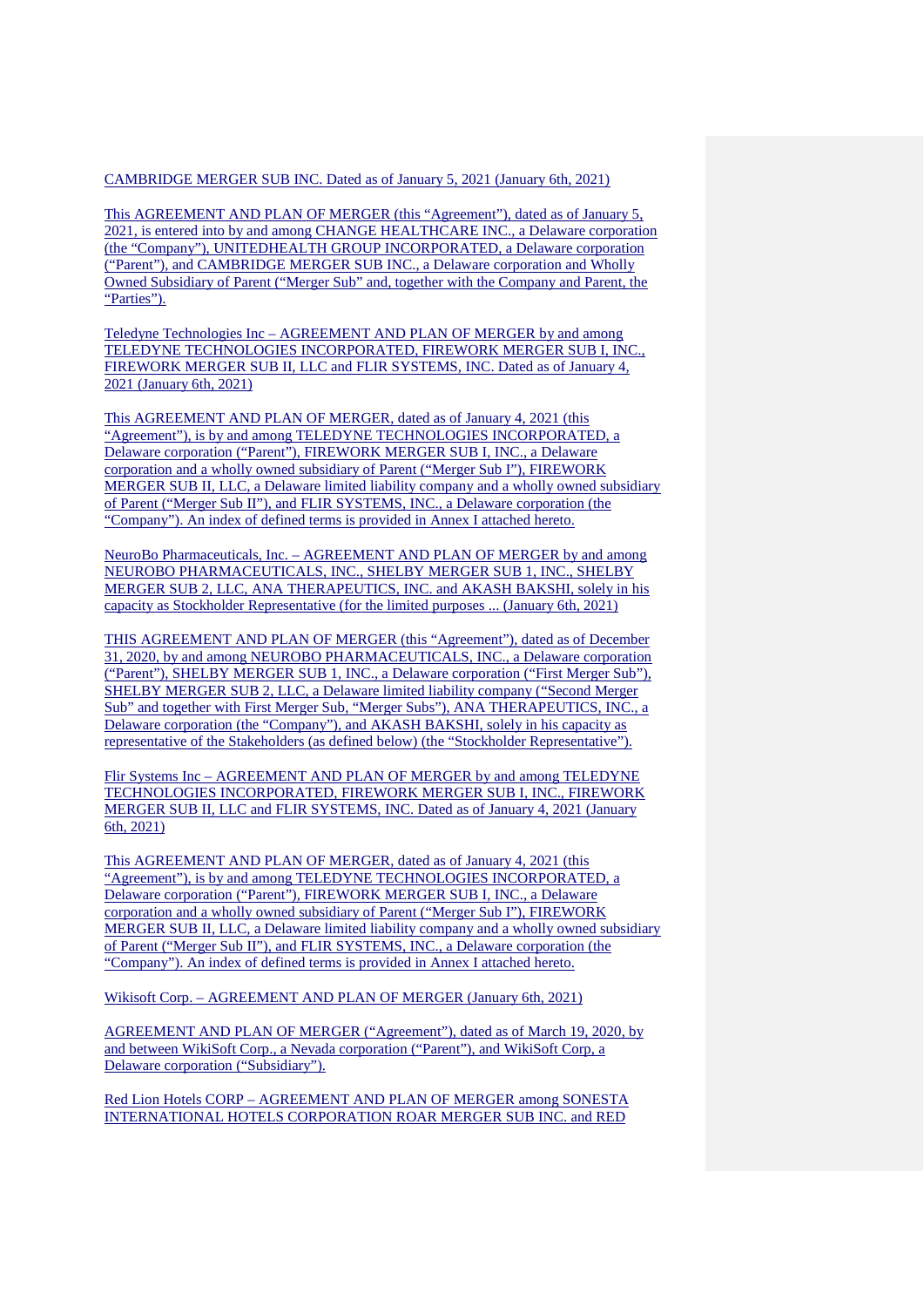#### LION HOTELS CORPORATION Dated as of December 30, 2020 (December 31st, 2020)

AGREEMENT AND PLAN OF MERGER (this "Agreement"), dated as of December 30, 2020, between Sonesta International Hotels Corporation, a Maryland corporation ("Parent"), Roar Merger Sub Inc., a Washington corporation and a wholly-owned Subsidiary of Parent ("Merger Sub"), and Red Lion Hotels Corporation, a Washington corporation (the "Company").

Hc2 Holdings, Inc. – AGREEMENT AND PLAN OF MERGER by and among BEYOND6, INC. and (December 31st, 2020)

This AGREEMENT AND PLAN OF MERGER (this "Agreement"), dated as of December 30, 2020 (the "Execution Date"), is made by and among BEYOND6, INC., a Delaware corporation ("Beyond6"); Greenfill, Inc., a Delaware corporation and wholly-owned subsidiary of TopCo ("Parent"); Greenfill Merger, Inc., a Delaware corporation ("Sub"); and HC2 HOLDINGS 2, INC., a Delaware corporation, solely in its capacity as the Stockholders' Representative ("Stockholders' Representative"). Beyond6, Parent and Sub are also referred to herein individually as a "Party" and collectively as the "Parties".

Goldfield Corp – AGREEMENT AND PLAN OF MERGER by and among THE GOLDFIELD CORPORATION, FR UTILITY SERVICES, INC. and FR UTILITY SERVICES MERGER SUB, INC. NOVEMBER 23, 2020 (December 30th, 2020)

Great Elm Group, Inc. – AGREEMENT AND PLAN OF MERGER (December 29th, 2020)

This AGREEMENT AND PLAN OF MERGER (the "Agreement"), entered into as of December 21, 2020, by and among Great Elm Capital Group, Inc., a Delaware corporation (the "Company"), Great Elm Group, Inc., a Delaware corporation ("Holdco") and a direct, wholly owned subsidiary of the Company, and Forest Merger Sub, Inc., a Delaware corporation ("Merger Sub") and a direct, wholly owned subsidiary of Holdco.

RMG Acquisition Corp. – Re: Agreement and Plan of Merger, dated as of October 5, 2020 (December 29th, 2020)

We have acted as special tax counsel to Romeo Systems, Inc., a Delaware corporation ("Romeo") in connection with the proposed merger of RMG Merger Sub, Inc. ("Merger Sub"), a Delaware corporation and wholly-owned subsidiary of RMG Acquisition Corp., a Delaware corporation ("RMG"), with and into Romeo (the "Merger"), as contemplated by the Agreement and Plan of Merger, dated as of October 5, 2020, by and among RMG, Merger Sub and Romeo (as amended through the date hereof, the "Merger Agreement"). This opinion is being delivered in connection with (i) the Registration Statement on Form S-4 (Registration No. 333-249488) (as amended through the date hereof, the "Initial Registration Statement") initially filed by RMG on October 15, 2020, including the proxy statement/prospectus/consent solicitation statement forming a part thereof (the "Proxy Statement/Prospectus/Information Statement"), and (ii) the related Registration Statement on Form S-4 (the "462(b) Registration Statement" and, toget

Canning Street Corp – AGREEMENT AND PLAN OF MERGER AND REORGANIZATION INTO HOLDING COMPANY STRUCTURE (December 29th, 2020)

THIS AGREEMENT AND PLAN OF MERGER AND REORGANIZATION INTO HOLDING COMPANY STRUCTURE (this "Agreement"), is between Alexandria Advantage Warranty Company, a Delaware corporation ("AAWC"), and AAWC Corporation ("OPSCO"), a Delaware corporation that is a wholly-owned subsidiary of Alexandria Advantage Warranty Company, as constituent corporations, and Canning Street Corporation., ("Hold Co.") a Delaware corporation that is another wholly-owned subsidiary of AAWC,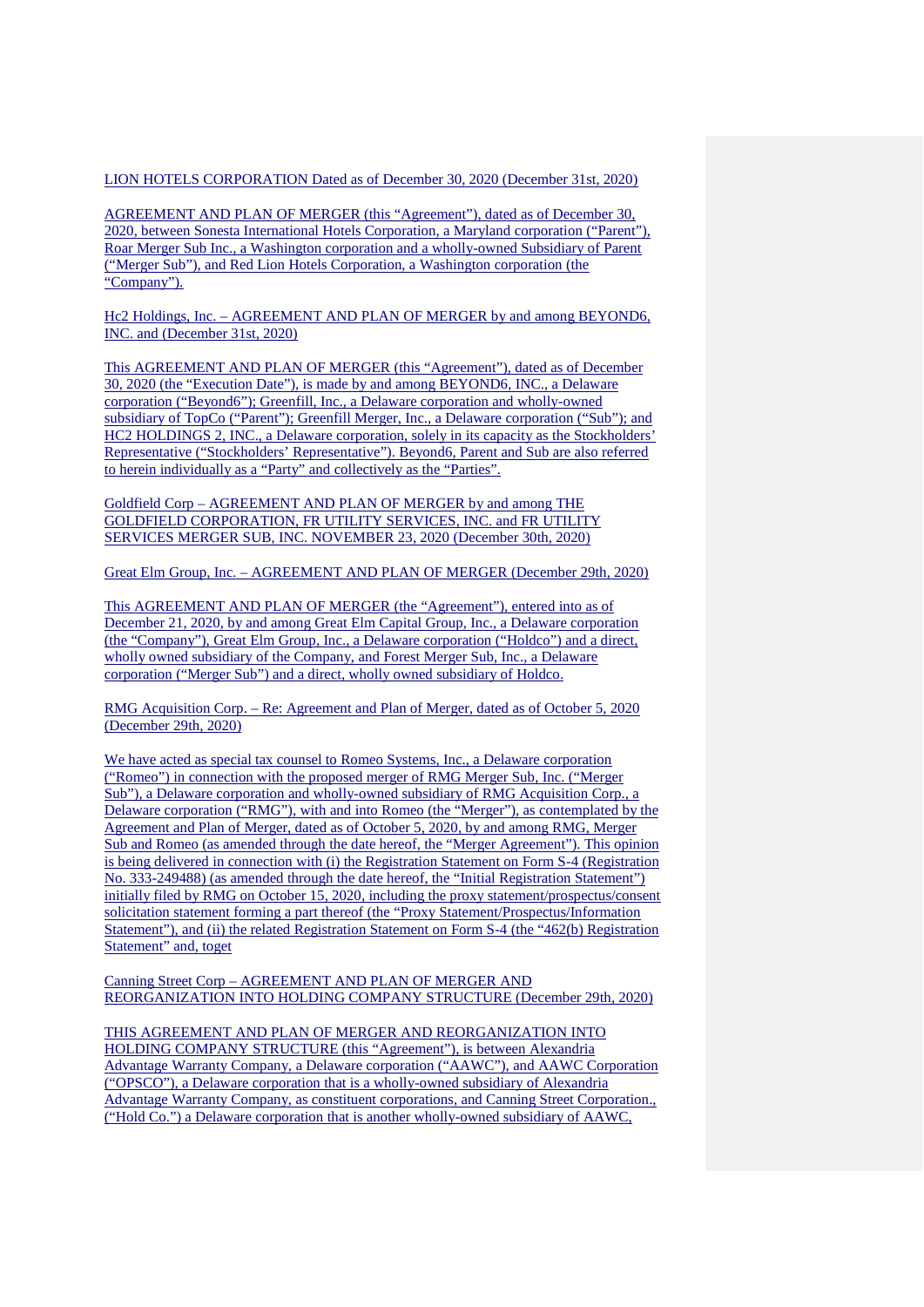joins this Agreement, but Hold Co. is not a "constituent corporation."

PRGX Global, Inc. – AGREEMENT AND PLAN OF MERGER by and among PLUTO ACQUISITIONCO INC., PLUTO MERGER SUB INC., and PRGX GLOBAL, INC. Dated as of December 24, 2020 (December 28th, 2020)

THIS AGREEMENT AND PLAN OF MERGER (this "Agreement") is made and entered into as of December 24, 2020, by and among Pluto Acquisitionco Inc., a Delaware corporation ("Parent"), Pluto Merger Sub Inc, a Georgia corporation and a wholly owned subsidiary of Parent ("Merger Sub"), and PRGX Global, Inc., a Georgia corporation (the "Company"). Each of Parent, Merger Sub and the Company is sometimes referred to as a "Party." All capitalized terms that are used in this Agreement have the respective meanings given to them in this Agreement.

Harvest Capital Credit Corp – AGREEMENT AND PLAN OF MERGER by and among PORTMAN RIDGE FINANCE CORPORATION, RYE ACOUISITION SUB INC., HARVEST CAPITAL CREDIT CORPORATION and SIERRA CREST INVESTMENT MANAGEMENT LLC Dated as of December 23, 2020 (December 28th, 2020)

THIS AGREEMENT AND PLAN OF MERGER, dated as of December 23, 2020 (this "Agreement"), is made by and among Portman Ridge Finance Corporation, a Delaware corporation ("Parent"), Rye Acquisition Sub Inc., a Delaware corporation and a direct whollyowned Subsidiary of Parent ("Acquisition Sub"), Harvest Capital Credit Corporation, a Delaware corporation (the "Company"), and Sierra Crest Investment Management LLC, a Delaware limited liability company (the "Parent External Adviser"). Defined terms used in this Agreement have the respective meanings ascribed to them by definition in this Agreement or in Appendix A.

Portman Ridge Finance Corp – AGREEMENT AND PLAN OF MERGER by and among PORTMAN RIDGE FINANCE CORPORATION, RYE ACQUISITION SUB INC., HARVEST CAPITAL CREDIT CORPORATION and SIERRA CREST INVESTMENT MANAGEMENT LLC Dated as of December 23, 2020 (December 28th, 2020)

THIS AGREEMENT AND PLAN OF MERGER, dated as of December 23, 2020 (this "Agreement"), is made by and among Portman Ridge Finance Corporation, a Delaware corporation ("Parent"), Rye Acquisition Sub Inc., a Delaware corporation and a direct whollyowned Subsidiary of Parent ("Acquisition Sub"), Harvest Capital Credit Corporation, a Delaware corporation (the "Company"), and Sierra Crest Investment Management LLC, a Delaware limited liability company (the "Parent External Adviser"). Defined terms used in this Agreement have the respective meanings ascribed to them by definition in this Agreement or in Appendix A.

HMS Holdings Corp – AGREEMENT AND PLAN OF MERGER BY AND AMONG GAINWELL ACQUISITION CORP., MUSTANG MERGERCO INC., GAINWELL INTERMEDIATE HOLDING CORP. AND HMS HOLDINGS CORP. December 20, 2020 (December 26th, 2020)

THIS AGREEMENT AND PLAN OF MERGER (this "Agreement"), dated as of December 20, 2020, is entered into by and among HMS Holdings Corp., a Delaware corporation (the "Company"), Gainwell Acquisition Corp., a Delaware corporation ("Parent"), Mustang MergerCo Inc., a Delaware corporation and a wholly owned subsidiary of Parent ("Merger Sub"), and Gainwell Intermediate Holding Corp., a Delaware corporation ("Intermediate Holdco").

Colonnade Acquisition Corp. – AGREEMENT AND PLAN OF MERGER by and among COLONNADE ACQUISITION CORP., BEAM MERGER SUB, INC., and OUSTER, INC.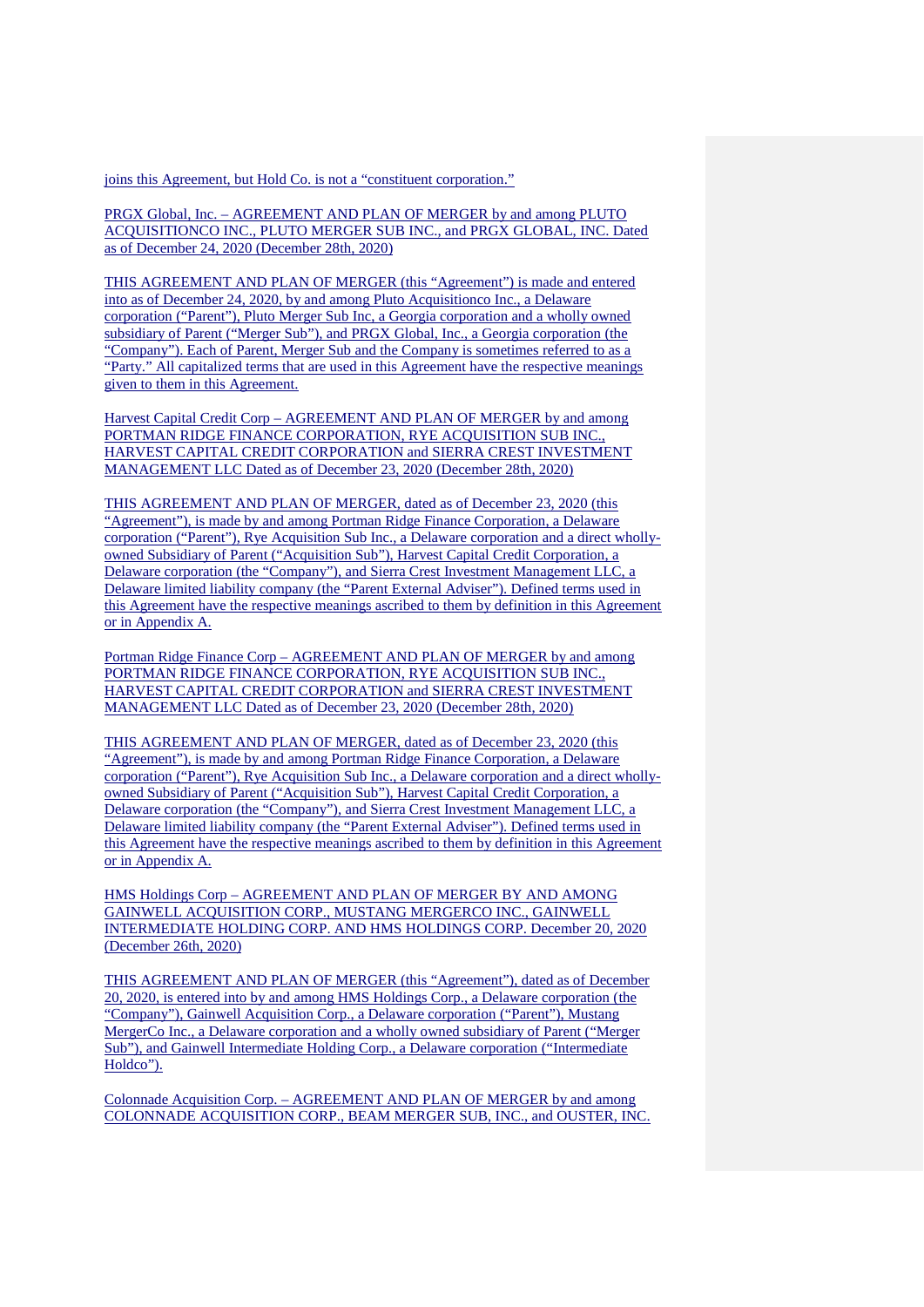#### dated as of December 21, 2020 (December 22nd, 2020)

This Agreement and Plan of Merger, dated as of December 21, 2020 (this "Agreement"), is made and entered into by and among Colonnade Acquisition Corp., a Cayman Islands exempted company limited by shares (which shall migrate to and domesticate as a Delaware corporation prior to the Closing (as defined below)) ("Acquiror"), Beam Merger Sub, Inc., a Delaware corporation and a direct wholly owned subsidiary of Acquiror ("Merger Sub") and Ouster, Inc., a Delaware corporation (the "Company").

Agrify Corp – AGREEMENT AND PLAN OF MERGER (December 22nd, 2020)

This AGREEMENT AND PLAN OF MERGER (this "Agreement"), dated as of January 22, 2020, is entered into by and among Agrify Corporation, a Nevada corporation ("Purchaser"), Agrify Merger Sub, Inc., a Nevada corporation and a wholly-owned subsidiary of Purchaser ("Merger Sub"), TriGrow Systems, Inc., a Nevada corporation (the "Company"), and Christopher J. Graham, solely in his capacity as Stockholders' Representative (the "Stockholders' Representative"). Capitalized terms used herein but not defined have the meanings set forth in Section 1 hereof.

Driven Brands Holdings Inc. – AGREEMENT AND PLAN OF MERGER BY AND AMONG RC IV CAYMAN ICW LLC, RC IV ICW MERGER SUB LLC AND DRIVEN INVESTOR LLC DATED AS OF JULY 10, 2020 (December 22nd, 2020)

This Limited Liability Company Agreement (this "Agreement"), dated as of [●], 2020, of DRIVEN INVESTOR LLC, a Delaware limited liability company (the "Company"), is entered into by the Company.

NantKwest, Inc. – AGREEMENT AND PLAN OF MERGER by and among NANTKWEST, INC., NECTARINE MERGER SUB, INC. and IMMUNITYBIO, INC. Dated as of December 21, 2020 (December 22nd, 2020)

This AGREEMENT AND PLAN OF MERGER, dated as of December 21, 2020 (this "Agreement"), is entered into by and among ImmunityBio, Inc., a Delaware corporation (the "Company"), NantKwest, Inc., a Delaware corporation ("Parent"), and Nectarine Merger Sub, Inc., a Delaware corporation and a wholly owned Subsidiary of Parent ("Merger Sub" and, together with the Company and Parent, the "Parties" and each, a "Party").

Viasat Inc – AGREEMENT AND PLAN OF MERGER by and among: VIASAT, INC., a Delaware corporation; ROYAL ACQUISITION SUB, INC., a Delaware corporation; and RIGNET, INC., a Delaware corporation Dated as of December 20, 2020 (December 21st, 2020)

THIS AGREEMENT AND PLAN OF MERGER (this "Agreement") is made and entered into as of December 20, 2020, by and among: Viasat, Inc., a Delaware corporation ("Parent"); Royal Acquisition Sub, Inc., a Delaware corporation and a wholly owned subsidiary of Parent ("Acquisition Sub"); and RigNet, Inc., a Delaware corporation (the "Company"). Certain capitalized terms used in this Agreement are defined in Exhibit A.

Biotelemetry, Inc. – AGREEMENT AND PLAN OF MERGER entered into by and among BIOTELEMETRY, INC. PHILIPS HOLDING USA INC. and DAVIES MERGER SUB, INC. Dated as of December 18, 2020 (December 21st, 2020)

This AGREEMENT AND PLAN OF MERGER (this "Agreement"), dated as of December 18, 2020, is entered into by and among BioTelemetry, Inc., a Delaware corporation (the "Company"), Philips Holding USA Inc., a Delaware corporation ("Parent"), and Davies Merger Sub, Inc., a Delaware corporation and Wholly Owned Subsidiary of Parent ("Merger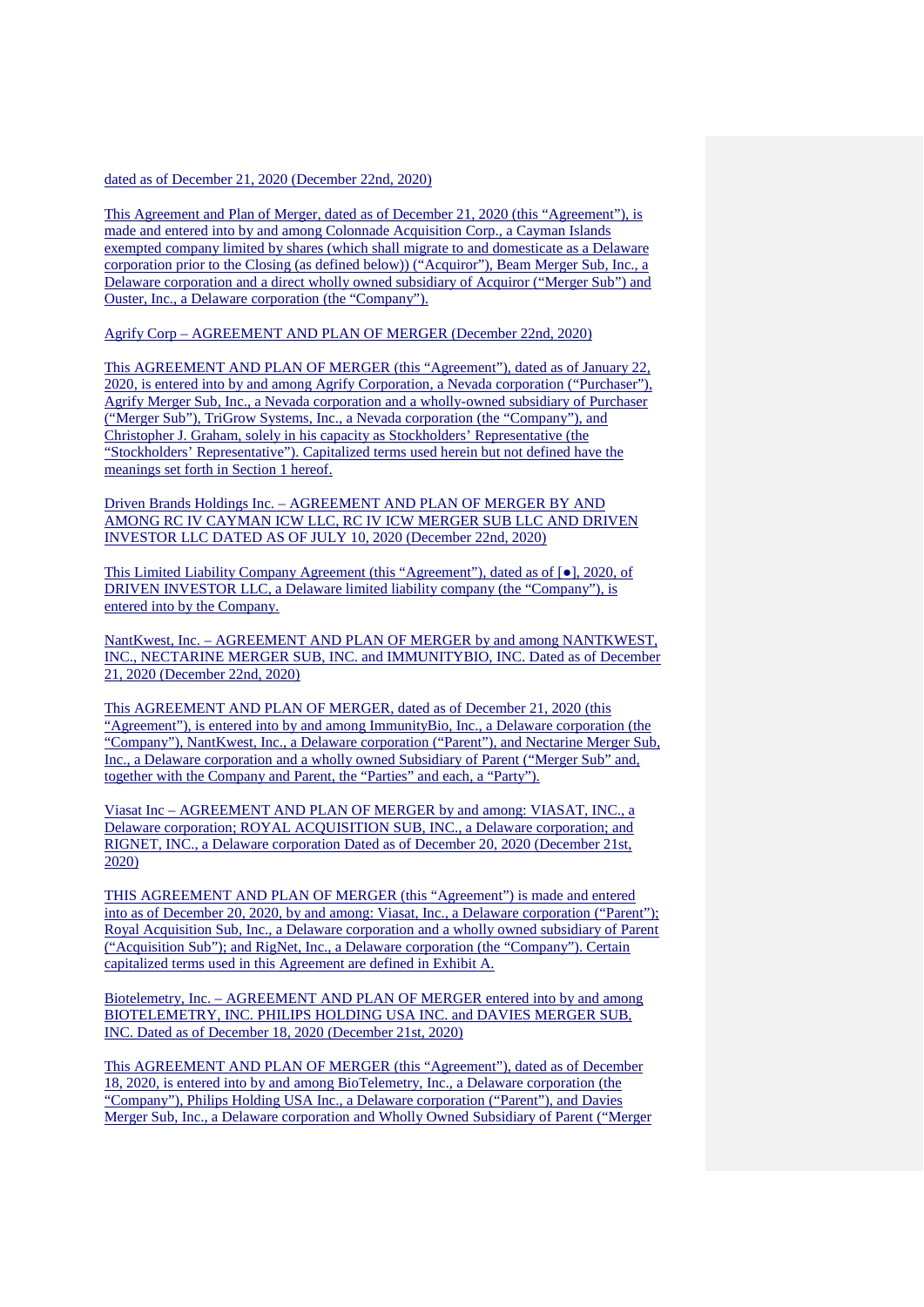Sub" and, together with the Company and Parent, the "Parties").

Rent a Center Inc De – AGREEMENT AND PLAN OF MERGER dated as of December 20, 2020 by and among (December 21st, 2020)

THIS AGREEMENT AND PLAN OF MERGER, dated as of December 20, 2020 (this "Agreement"), is made by and among Rent-A-Center, Inc., a Delaware corporation ("Parent"), Radalta, LLC, a Utah limited liability company and wholly owned Subsidiary of Parent ("Merger Sub"), Acima Holdings, LLC, a Utah limited liability company (the "Company") and Aaron Allred, solely in his capacity as the Member Representative.

RigNet, Inc. – AGREEMENT AND PLAN OF MERGER by and among: VIASAT, INC., a Delaware corporation; ROYAL ACQUISITION SUB, INC., a Delaware corporation; and RIGNET, INC., a Delaware corporation Dated as of December 20, 2020 (December 21st, 2020)

THIS AGREEMENT AND PLAN OF MERGER (this "Agreement") is made and entered into as of December 20, 2020, by and among: Viasat, Inc., a Delaware corporation ("Parent"); Royal Acquisition Sub, Inc., a Delaware corporation and a wholly owned subsidiary of Parent ("Acquisition Sub"); and RigNet, Inc., a Delaware corporation (the "Company"). Certain capitalized terms used in this Agreement are defined in Exhibit A.

FinServ Acquisition Corp. – AGREEMENT AND PLAN OF MERGER BY AND AMONG FINSERV ACQUISITION CORP., KEYS MERGER SUB 1, INC., KEYS MERGER SUB 2, LLC, KATAPULT HOLDINGS, INC. AND, IN HIS CAPACITY AS THE HOLDER REPRESENTATIVE, Orlando Zayas DATED AS OF DECEMBER 18, 2020 (December 21st, 2020)

This AGREEMENT AND PLAN OF MERGER (this "Agreement"), dated as of December 18, 2020, is made by and among FinServ Acquisition Corp., a Delaware corporation ("Acquiror"), Keys Merger Sub 1, Inc., a Delaware corporation, a wholly-owned Subsidiary of Acquiror ("Merger Sub 1"), Keys Merger Sub 1, LLC, a Delaware limited liability, a wholly-owned Subsidiary of Acquiror ("Merger Sub 2" and together with Merger Sub 1, the "Merger Subs"), Katapult Holdings, Inc., a Delaware corporation (the "Company"), and Orlando Zayas, in his capacity as the representative of all Pre-Closing Holders (the "Holder Representative"). Acquiror, Merger Sub 1, Merger Sub 2, the Company and the Holder Representative shall be referred to herein from time to time collectively as the "Parties". Capitalized terms used but not otherwise defined herein have the meanings set forth in Section 1.1.

RealPage, Inc. – AGREEMENT AND PLAN OF MERGER by and among MIRASOL PARENT, LLC, MIRASOL MERGER SUB, INC. and REALPAGE, INC. Dated as of December 20, 2020 (December 21st, 2020)

THIS AGREEMENT AND PLAN OF MERGER (this "Agreement") is made and entered into as of December 20, 2020 (the "Agreement Date"), by and among Mirasol Parent, LLC, a Delaware limited liability company ("Parent"), Mirasol Merger Sub, Inc., a Delaware corporation and a wholly owned subsidiary of Parent ("Merger Sub"), and RealPage, Inc., a Delaware corporation (the "Company"). Each of Parent, Merger Sub and the Company are sometimes referred to as a "Party." All capitalized terms that are used in this Agreement have the respective meanings given to them in Article I.

Cambridge Equities, LP – AGREEMENT AND PLAN OF MERGER by and among NANTKWEST, INC., NECTARINE MERGER SUB, INC. and IMMUNITYBIO, INC.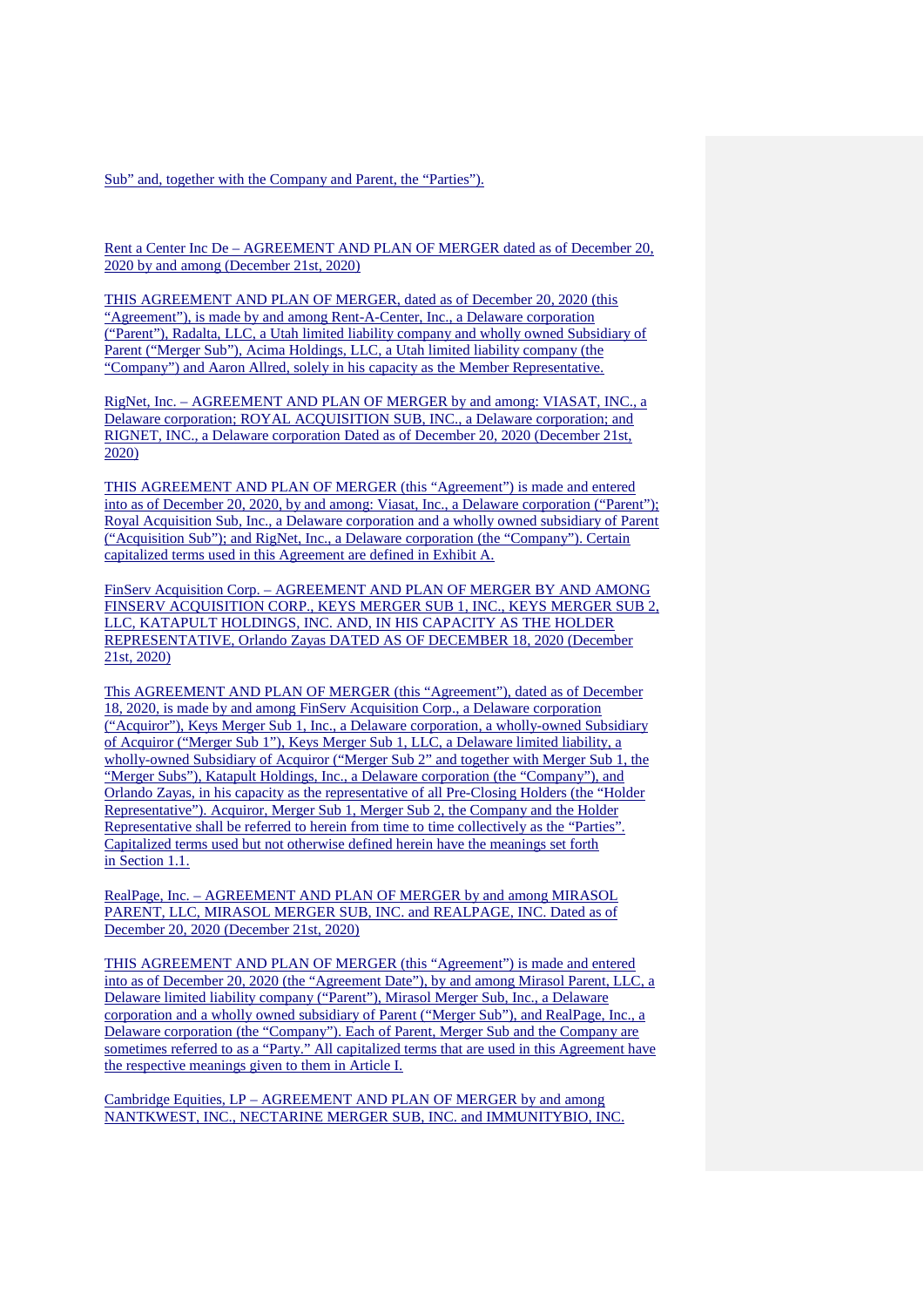#### Dated as of December 21, 2020 (December 21st, 2020)

This AGREEMENT AND PLAN OF MERGER, dated as of December 21, 2020 (this "Agreement"), is entered into by and among ImmunityBio, Inc., a Delaware corporation (the "Company"), NantKwest, Inc., a Delaware corporation ("Parent"), and Nectarine Merger Sub, Inc., a Delaware corporation and a wholly owned Subsidiary of Parent ("Merger Sub" and, together with the Company and Parent, the "Parties" and each, a "Party").

Aerojet Rocketdyne Holdings, Inc. – AGREEMENT AND PLAN OF MERGER (December 21st, 2020)

This AGREEMENT AND PLAN OF MERGER (this "Agreement") is entered into as of December 20, 2020, by and among Lockheed Martin Corporation, a Maryland corporation ("Parent"), Mizar Sub, Inc., a Delaware corporation and a wholly owned subsidiary of Parent ("Merger Sub"), and Aerojet Rocketdyne Holdings, Inc., a Delaware corporation (the "Company"). Certain capitalized terms used in this Agreement are defined in Exhibit A. Each of Parent, Merger Sub and the Company are referred to herein as a "Party" and together as "Parties."

Cerberus Cyber Sentinel Corp – Agreement and Plan of Merger by and among CERBERUS CYBER SENTINEL CORPORATION, ALPINE MERGER SUB, LLC, ALPINE SECURITY, LLC and CHRISTIAN Espinosa dated as of December 16, 2020 (December 21st, 2020)

This Agreement and Plan of Merger (this "Agreement"), is entered into as of December 16, 2020, by and among Cerberus Cyber Sentinel Corporation, a Delaware corporation ("Cerberus"), Alpine Merger Sub, LLC, an Illinois limited liability company and a wholly owned subsidiary of Cerberus ("Merger Sub"), Alpine Security, LLC, an Illinois limited liability company ("Alpine"), and Christian Espinosa, the sole member of Alpine ("Espinosa"). Each of Cerberus, Merger Sub, Alpine and Espinosa are referred to herein as a "Party" and together as "Parties." Certain terms used in this Agreement are defined in Annex 1.

Seneca Biopharma, Inc. – AGREEMENT AND PLAN OF MERGER among: SENECA BIOPHARMA INC.; TOWNSGATE ACQUISITION SUB 1, INC.; and LEADING BIOSCIENCES, INC. Dated as of December 16, 2020 (December 21st, 2020)

This Agreement and Plan of Merger (this "Agreement") is made and entered into as of December 16, 2020, by and among Seneca Biopharma, Inc., a Delaware corporation ("PubCo"), Townsgate Acquisition Sub 1, Inc., a Delaware corporation and wholly owned Subsidiary of PubCo ("Merger Sub"), and Leading BioSciences, Inc., a Delaware corporation (the "Company"). Certain capitalized terms used in this Agreement are defined in Section 1.

Great Elm Capital Group, Inc. – AGREEMENT AND PLAN OF MERGER (December 21st, 2020)

This AGREEMENT AND PLAN OF MERGER (the "Agreement"), entered into as of December 21, 2020, by and among Great Elm Capital Group, Inc., a Delaware corporation (the "Company"), Great Elm Group, Inc., a Delaware corporation ("Holdco") and a direct, wholly owned subsidiary of the Company, and Forest Merger Sub, Inc., a Delaware corporation ("Merger Sub") and a direct, wholly owned subsidiary of Holdco.

Sportsman's Warehouse Holdings, Inc. – AGREEMENT AND PLAN OF MERGER dated as of December 21, 2020 among Sportsman's Warehouse Holdings, Inc., GREAT OUTDOORS GROUP, LLC and PHOENIX MERGER SUB I, INC. (December 21st, 2020)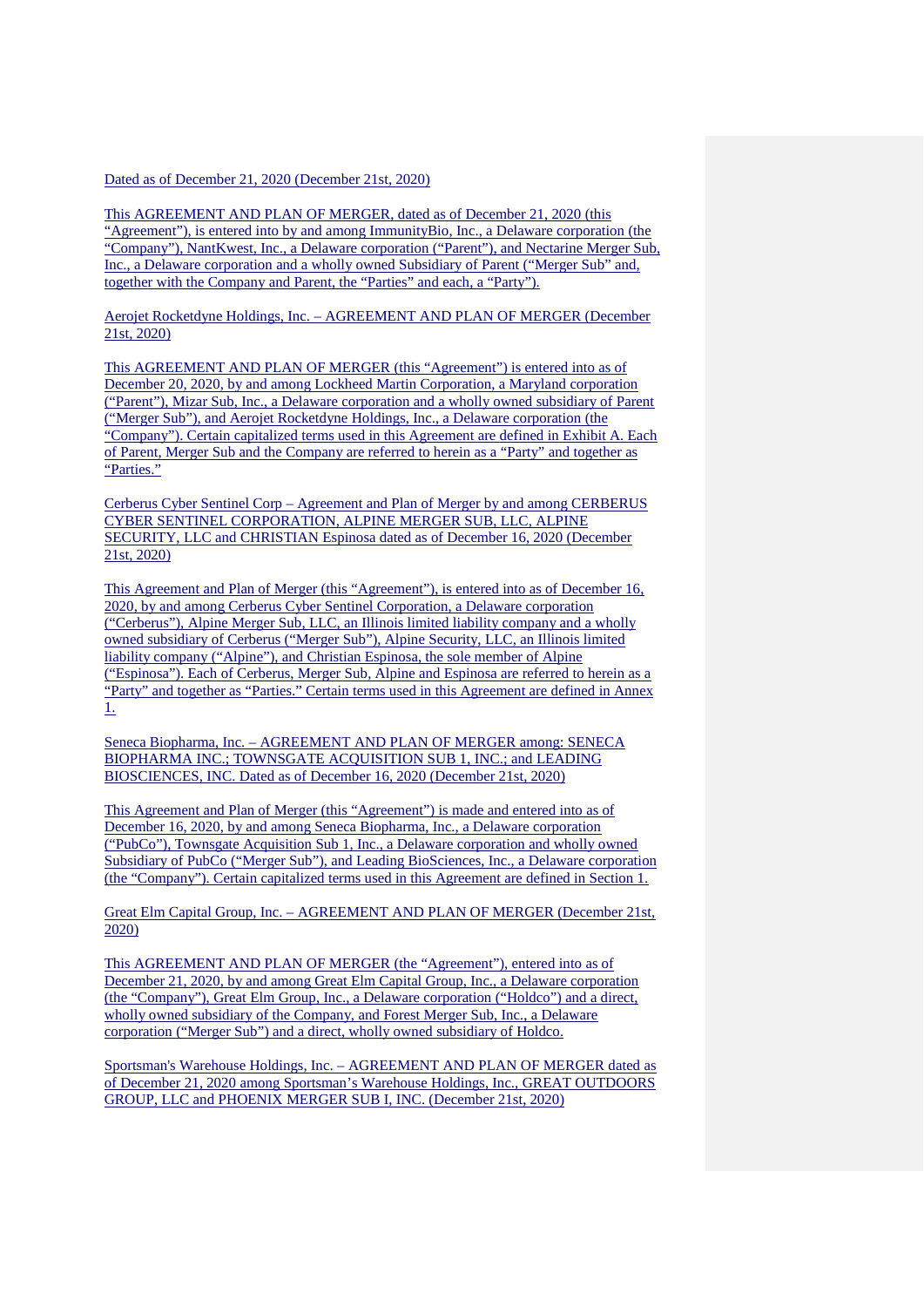AGREEMENT AND PLAN OF MERGER (this "Agreement") dated as of December 21, 2020 among Sportsman's Warehouse Holdings, Inc., a Delaware corporation (the "Company"), Great Outdoors Group, LLC, a Delaware limited liability company ("Parent"), and Phoenix Merger Sub I, Inc., a Delaware corporation and a wholly-owned subsidiary of Parent ("Merger Subsidiary").

Diamondback Energy, Inc. – AGREEMENT AND PLAN OF MERGER among DIAMONDBACK ENERGY, INC., BOHEMIA MERGER SUB, INC. and QEP RESOURCES, INC. Dated as of December 20, 2020 (December 21st, 2020)

AGREEMENT AND PLAN OF MERGER, dated as of December 20, 2020 (this "Agreement"), among DIAMONDBACK ENERGY, INC., a Delaware corporation ("Parent"), BOHEMIA MERGER SUB, INC., a Delaware corporation and a wholly owned Subsidiary of Parent ("Merger Sub"), and QEP RESOURCES, INC., a Delaware corporation (the "Company").

Lockheed Martin Corp – AGREEMENT AND PLAN OF MERGER (December 21st, 2020)

This AGREEMENT AND PLAN OF MERGER (this "Agreement") is entered into as of December 20, 2020, by and among Lockheed Martin Corporation, a Maryland corporation ("Parent"), Mizar Sub, Inc., a Delaware corporation and a wholly owned subsidiary of Parent ("Merger Sub"), and Aerojet Rocketdyne Holdings, Inc., a Delaware corporation (the "Company"). Certain capitalized terms used in this Agreement are defined in Exhibit A. Each of Parent, Merger Sub and the Company are referred to herein as a "Party" and together as "Parties."

Tang Liang – AGREEMENT AND PLAN OF MERGER among New Ossen Group Limited, New Ossen Innovation Limited and OSSEN INNOVATION CO., LTD Dated as of December 17, 2020 (December 18th, 2020)

AGREEMENT AND PLAN OF MERGER, dated as of December 17, 2020 (this "Agreement"), among New Ossen Group Limited, a company with limited liability incorporated under the laws of the British Virgin Islands ("Parent"), New Ossen Innovation Limited, a company with limited liability incorporated under the laws of the British Virgin Islands and a wholly-owned Subsidiary of Parent ("Merger Sub"), and Ossen Innovation Co., Ltd, a company with limited liability incorporated under the Law of the British Virgin Islands (the "Company"). Unless otherwise defined herein, capitalized terms used herein shall have the meanings ascribed to them in Section 9.03 hereof.

### **Plans & Pricing**

- Individual Subscription
- Law Insider for Teams
- Education and Government

## **Learn More**

- About Law Insider
- [Read Reviews on G2](https://www.g2.com/products/lawinsider-contract-and-clause-search/reviews)
- [Law Insider on YouTube](https://www.youtube.com/channel/UC82DhYYmoq1rTXLkRYjpnOA?view_as=subscriber)

**Help**